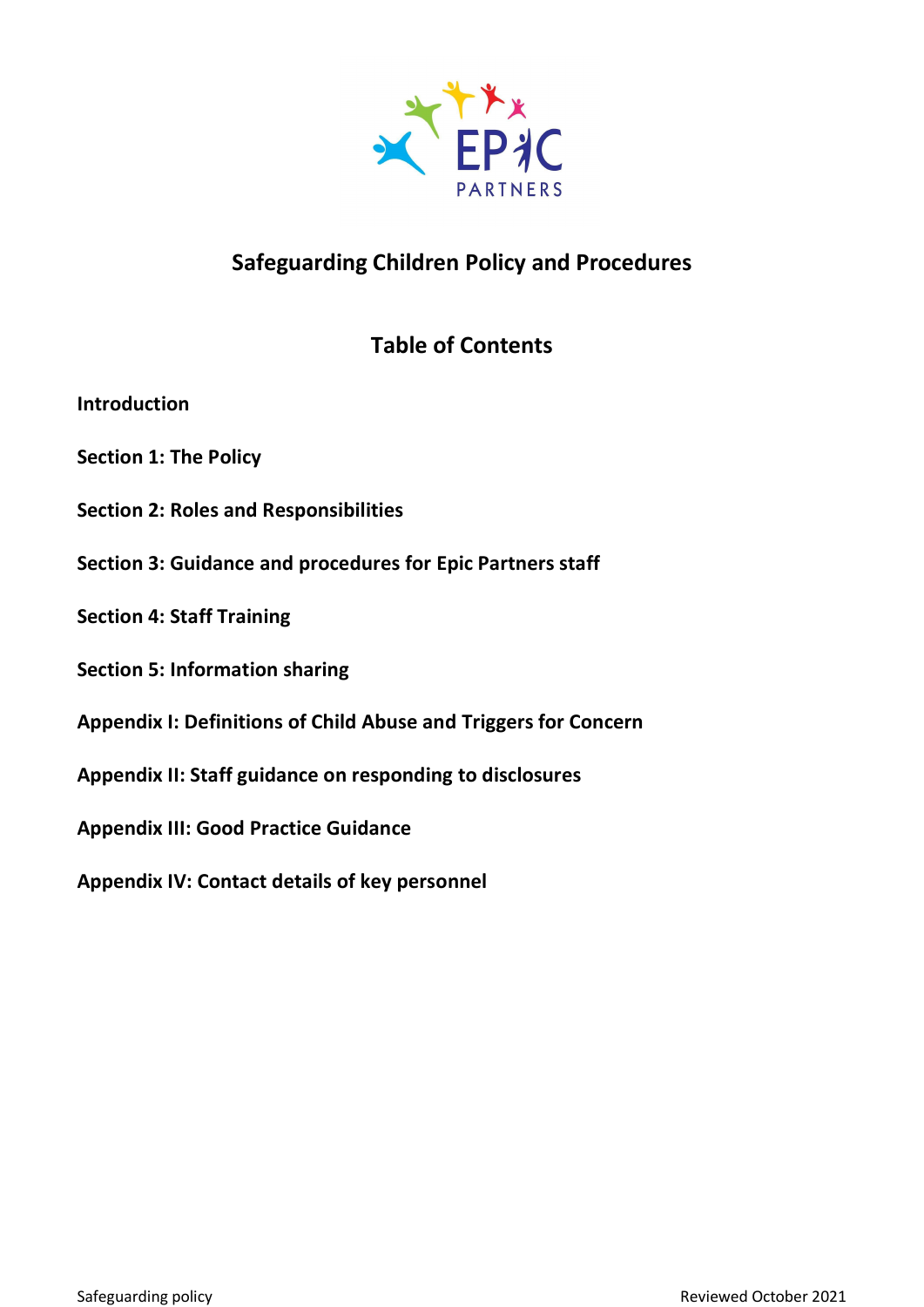## **Introduction**

Epic Partners places the highest priority on safeguarding and promoting the welfare of children and young people. This document follows guidance on what organisations providing services to children or working with children and adults need to have in place.

This policy and procedures have been reviewed and revised in the light of learning from serious case reviews and the subsequent policy developments that have taken place. The policy considers the statutory guidance contained in 'Working Together to Safeguard Children' 2015 DfE, Nottingham City Safeguarding Children Board (updated June 2017) and 'Keeping Children Safe in Education' 2016 DfE.

This policy is reviewed and agreed by the Board of Trustees on an annual basis.

## **Section 1: The Policy**

This policy applies to all staff and volunteers.

## **Epic Partners Commitment to Safeguarding**

Epic Partners will safeguard and promote safety and health when working with children and young people by:

- Ensuring safe recruitment: checking the suitability of staff and volunteers who will work with children and young people
- Raising staff awareness of issues concerning the safeguarding of children and young people
- Developing and implementing rigorous systems for identifying and reporting cases, or suspected cases, of abuse
- Establishing a safe environment in which children and young people can learn and develop
- Working with appropriate support agencies to ensure the safety and wellbeing of children and young people

Epic Partners will:

- Establish and maintain an ethos where children feel secure, are encouraged to talk and are listened to
- Ensure that children know that there are adults whom they can approach if they are worried or are in difficulty
- Equip children with the skills and resilience to stay safe from abuse
- Establish effective working relationships with parents and colleagues from other agencies

### **Section 2: Roles and Responsibilities**

Epic Partners Designated Safeguarding Officers are Peter Bewley and Chantelle Stefanovic.

The Board of Trustees member responsible for monitoring safeguarding is Jane Swingler.

### **The Designated Safeguarding Leads will:**

- Ensure that the policies and procedures are fully implemented and followed.
- Ensure that information is immediately passed to the appropriate agency, co-ordinate action and liaise with other agencies on suspected abuse cases.
- Ensure sufficient resources and time are allocated to enable staff to discharge their responsibilities
- Ensure that all staff are alert to signs of possible abuse and know what to do if they have any concerns or suspicions.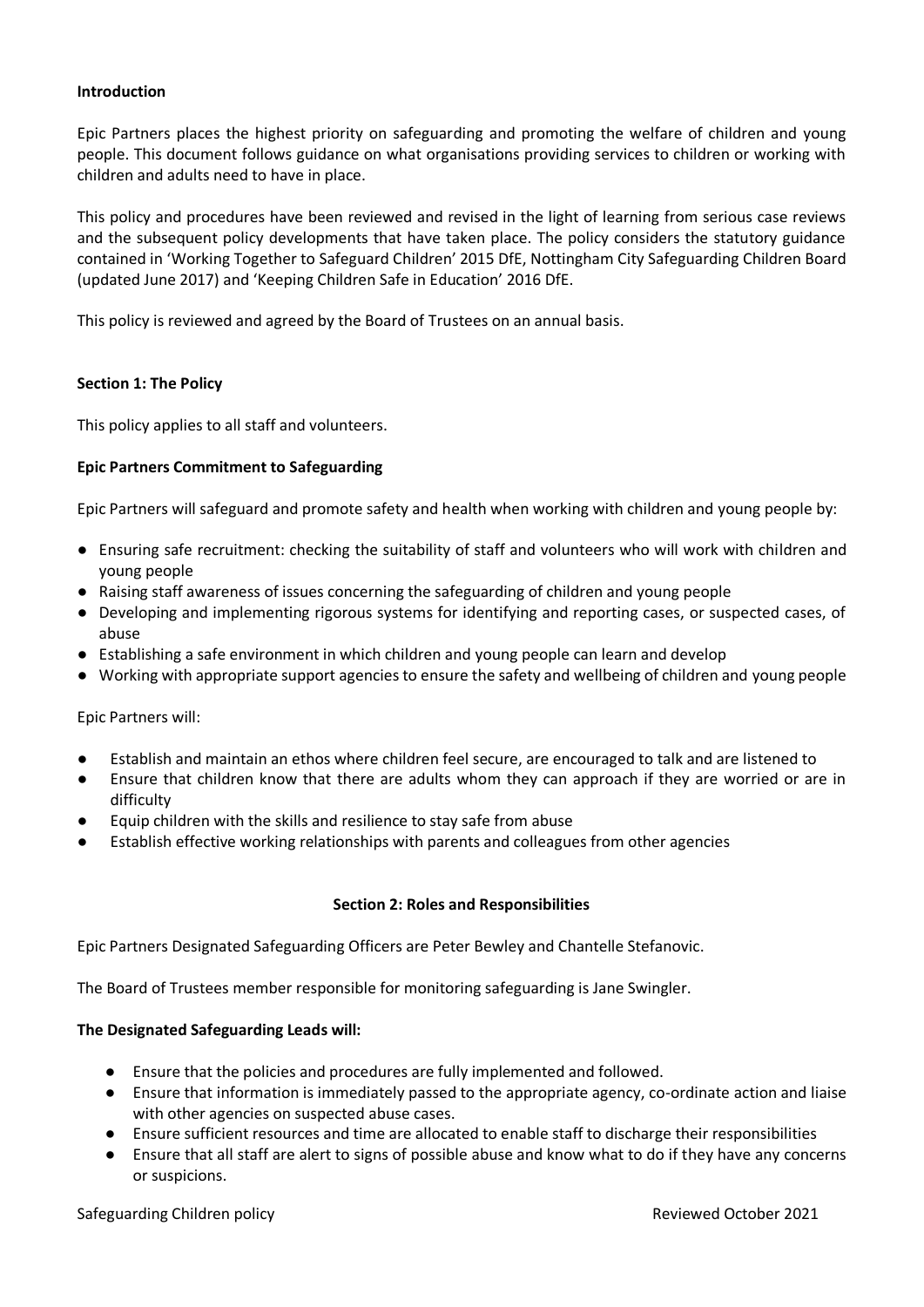- Ensure all staff and volunteers are aware of their responsibility to raise concerns about poor or unsafe practice and ensure that such concerns are addressed sensitively, effectively and in accordance with the agreed Whistleblowing policy.
- Monitor training and induction and ensure all staff receive regular safeguarding training updates.
- Be responsible for investigating allegations against staff.
- Work with Lead Trustee to monitor safeguarding.
- Monitor safeguarding work to evaluate outcomes for children.
- Keep up to date with current legislation, policy, guidance and practice.
- Undertake safer recruitment procedures.

#### **Lead Trustee will:**

- Work with the CEO and DSLs to monitor safeguarding and ensure the organisation is following good practice.
- Provide Trustees with regular safeguarding updates.

### **Staff will:**

Be familiar with Epic Partners' safeguarding policies and procedures.

- Report any safeguarding concerns immediately, as outlined in **Appendix III: Staff guidance on responding to disclosures.**
- Discuss any safeguarding concerns with their DSL.

### **Section 3: Guidance and procedures for Epic Partners staff**

## **Safeguarding Procedure:**

#### **Reporting a disclosure**

Epic's agreed procedure must be followed whenever an allegation of abuse is made or when there is a suspicion that a child has been abused. Staff guidance is included in Appendices II and III.

A full record must be made as soon as possible of the nature of the allegation and any other relevant information, using the Epic's form. This should be passed to the DSL and shared with the appropriate agency within 24 hours or as near as possible.

### **Responding to allegations made against a staff member**

Epic Partners understands that a vulnerable child may make an allegation against a member of staff. If such an allegation is made, the member of staff receiving the allegation will immediately inform their line manager, who will conduct a full investigation.

To avoid putting themselves in a difficult situation, or even the possibility of claims of abuse, staff should follow the general guidelines for good practice (Appendix III).

### **Whistleblowing**

All staff should be aware of their duty to raise concerns about the attitude or actions of colleagues. If necessary, staff should speak to their Epic Partners line manager. See the Whistleblowing Policy for more details.

## **Maintaining Records and Monitoring**

DSLs are responsible for maintaining records. Sensitive information about a child will only be shared with other staff on a need-to-know basis only. All records will be kept securely, either in a locked filing cabinet or in password protected documents online.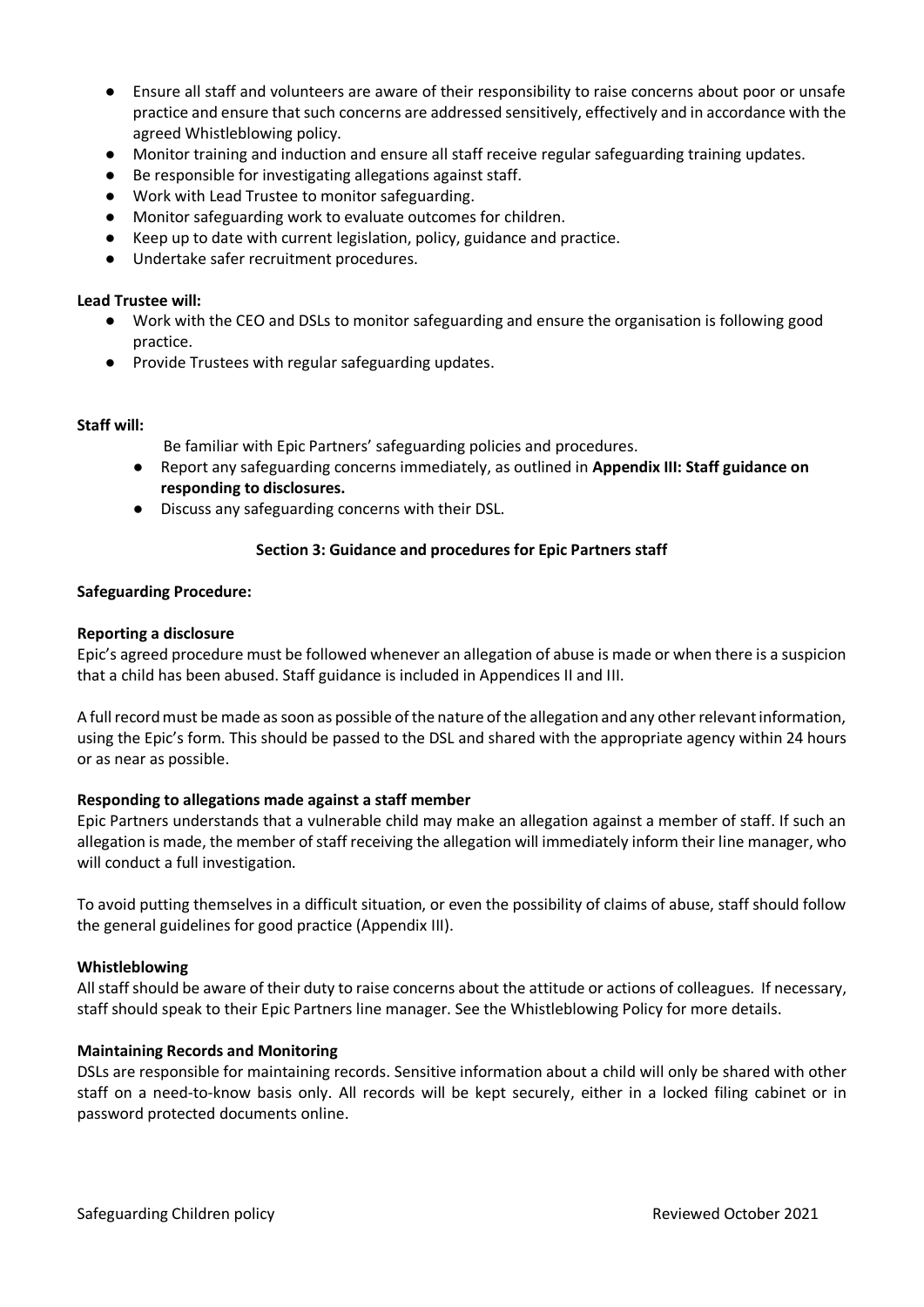# **Section 4: Staff Training**

Epic Partners will ensure that all staff and volunteers who will be working with children and adults are confident and competent to carry out their safeguarding responsibilities. Training will include:

- Basic Awareness Training for all staff and Refresher Training for DSLs
- Induction safeguarding training for all new staff
- In-house training in recording of referrals/concerns
- Safer recruitment training for senior staff and Trustees

Staff undertake safeguarding training in accordance with the legal guidelines. Epic Partners keeps a record of all relevant staff training.

## **Support for staff**

Epic Partners recognises that staff working with a child who has suffered harm, or may be likely to suffer harm, may find the situation stressful and upsetting. We will support staff by providing an opportunity to talk through their anxieties with a senior colleague or our HR provider's confidential counselling service.

## **Confidentiality**

The important statutory duties in relation to children cannot be met without effective and appropriate sharing of relevant information, some of which may be regarded as confidential. This should not be confused with secrecy. Information is shared on a need-to-know basis. Anyone with concerns that a child is subject to abuse has a duty to maintain confidentiality and disclose such information only with the appropriate members of staff or authority. The purpose of confidentiality is to protect the child.

## **Further Guidance**

The Local Authority Safeguarding contacts are: Children and Families – 0115 876 4800 - candfdirect@nottinghamcity.gov.uk Adults: Nottingham City Council Health and Care Point – 0300 131 03 00 (Opening times; Monday - Friday 8.00am – 7.00pm)

## **Section 5: Information sharing**

Epic Partners always aims to work in partnership with children and families and to avoid breaches of trust. However, staff must be open and honest with service-users about the limits of confidentiality that we can offer at the outset of their working relationship. Staff should highlight that, at a minimum, we must share information on a need-to-know basis with school or Local Authority, where children may be at risk of harm.

Staff should exercise their professional judgement in deciding whether to share information without consent, and should seek guidance from their DSL if in doubt. Staff and managers should keep a clear record of the decision to share information, including managerial guidance, the reasons for this decision, and details of what information has been shared and with who.

To support good judgement in these matters, practitioners and managers should refer to the government guidance Information Sharing: Guidance for Practitioners and Managers (DCSF 2008): https://www.gov.uk/government/publications/safeguarding-practitioners-information-sharing-advice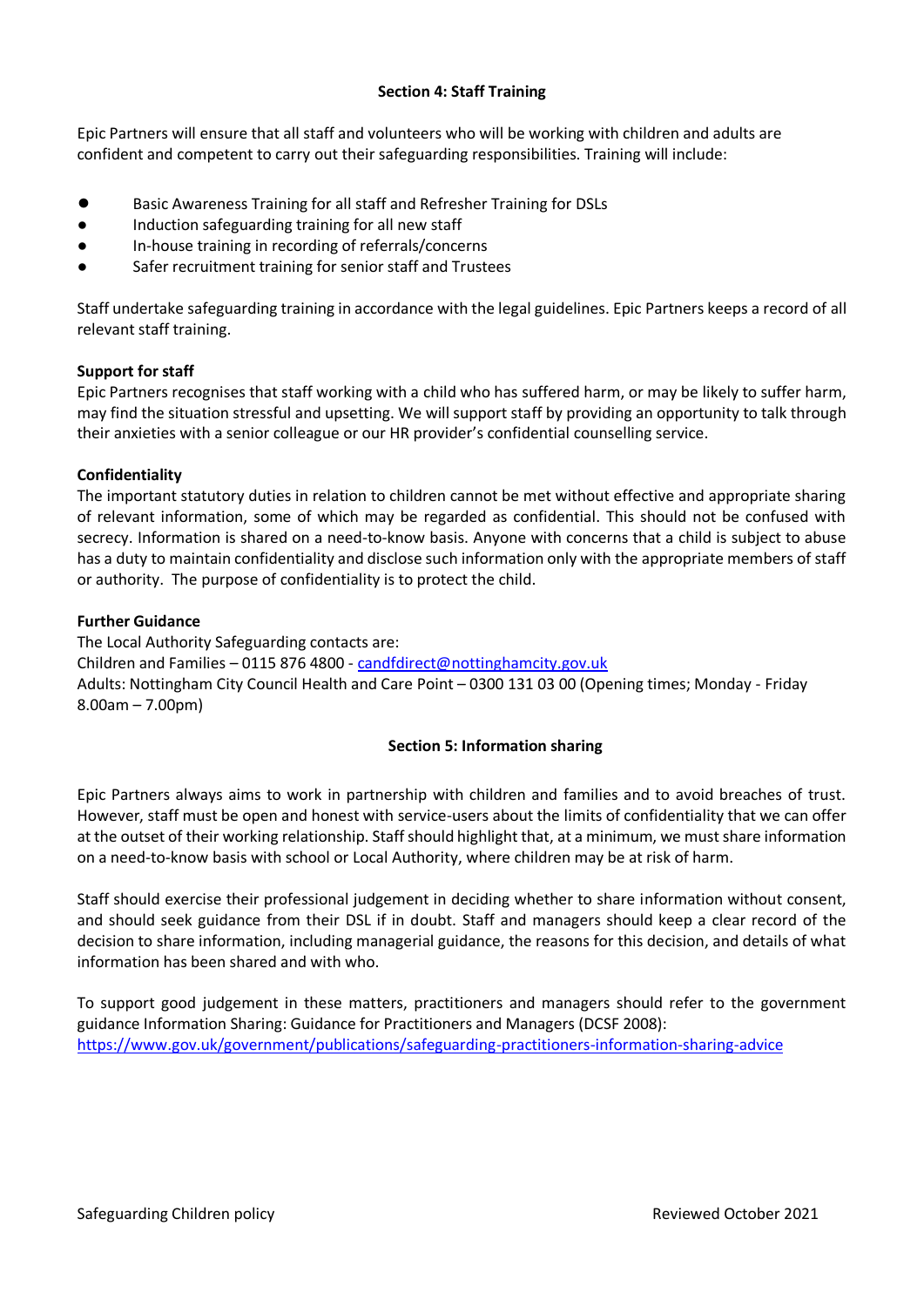# **Appendix I: Definitions of Child Abuse and Triggers for Concern**

- **Physical Abuse** may involve hitting, shaking, throwing, poisoning, burning or scalding, drowning, suffocating, or otherwise causing physical harm to a child. Physical harm may also be caused when a parent or carer feigns the symptoms of, or deliberately causes ill health to a child whom they are looking after. This is often described as "fabricated or induced illness".
- **Emotional Abuse** is the persistent emotional ill-treatment of a child such as to cause severe and persistent adverse effects on the child's emotional development. It may involve conveying to children that they are worthless or unloved, inadequate, or valued in so far as they meet the needs of another person. It may feature age or developmentally inappropriate expectations being imposed on children. It may involve causing children frequently to feel frightened or in danger, or the exploitation or corruption of children. Some level of emotional abuse is involved in all types of ill treatment of a child, though it may occur alone.
- **Sexual Abuse** involves forcing or enticing a child or young person to take part in sexual activities, whether or not the child is aware of what is happening. The activities may involve physical contact, including penetrative or non-penetrative acts. They may include non-contact activities, such as involving children in looking at pornographic material or watching sexual activities, or encouraging children to behave in sexually inappropriate ways.
- **Neglect** is the persistent failure to meet a child's basic physical and/or psychological needs, likely to result in the serious impairment of the child's health or development. It may involve a parent or carer failing to provide adequate food, shelter and clothing, failing to protect a child from physical harm or danger, or the failure to ensure access to appropriate medical care/treatment. It may also include neglect of, or unresponsiveness to, a child's basic emotional needs.

# **Signs and Symptoms of Abuse**

There are many varied indicators that a child is suffering from abuse whilst, at the same time, these may not be the result of abuse. It is therefore important that any unexplained injuries or significant changes in a child's physical appearance, behaviour or emotional state are responded to by discussing concerns with the appropriate person.

# **Triggers for concern**

- Patterns of attendance
- Changes in classroom/workshop functioning
- Statements, comments, stories, drawings, play
- Parental interest and comments
- **Medicals**
- Response to PE/Sport
- Injuries/marks, past and present
- Changes in mood or behaviour (eg, aggressive) and attitude to peers and adults
- Abnormal reaction to a situation or a person
- Pseudo-mature or promiscuous behaviour or language
- General demeanour and appearance